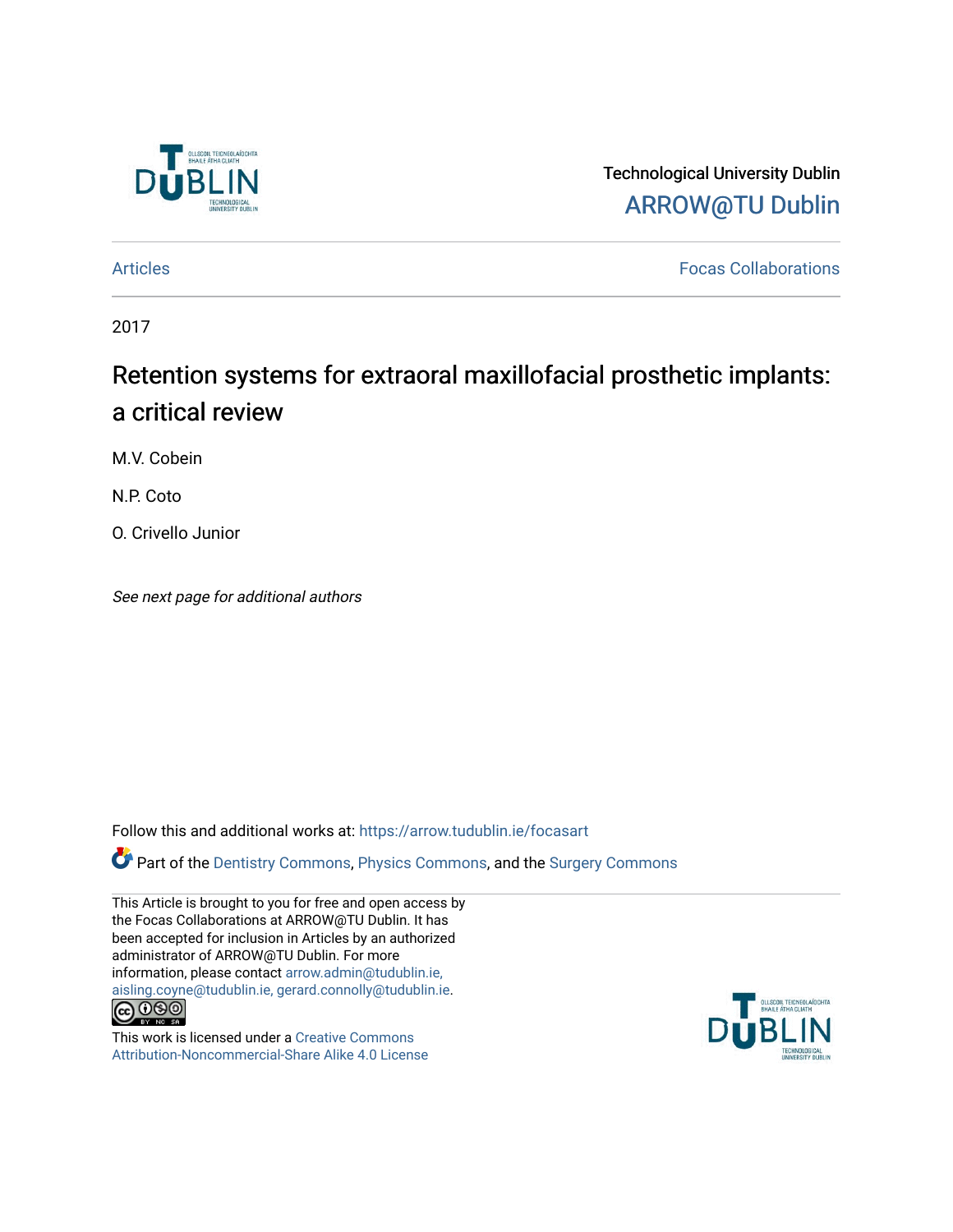## Authors

M.V. Cobein, N.P. Coto, O. Crivello Junior, J.B.D. Lemos, L.M. Vieira, M.L. Pimentel, Hugh Byrne, and R.B. Dias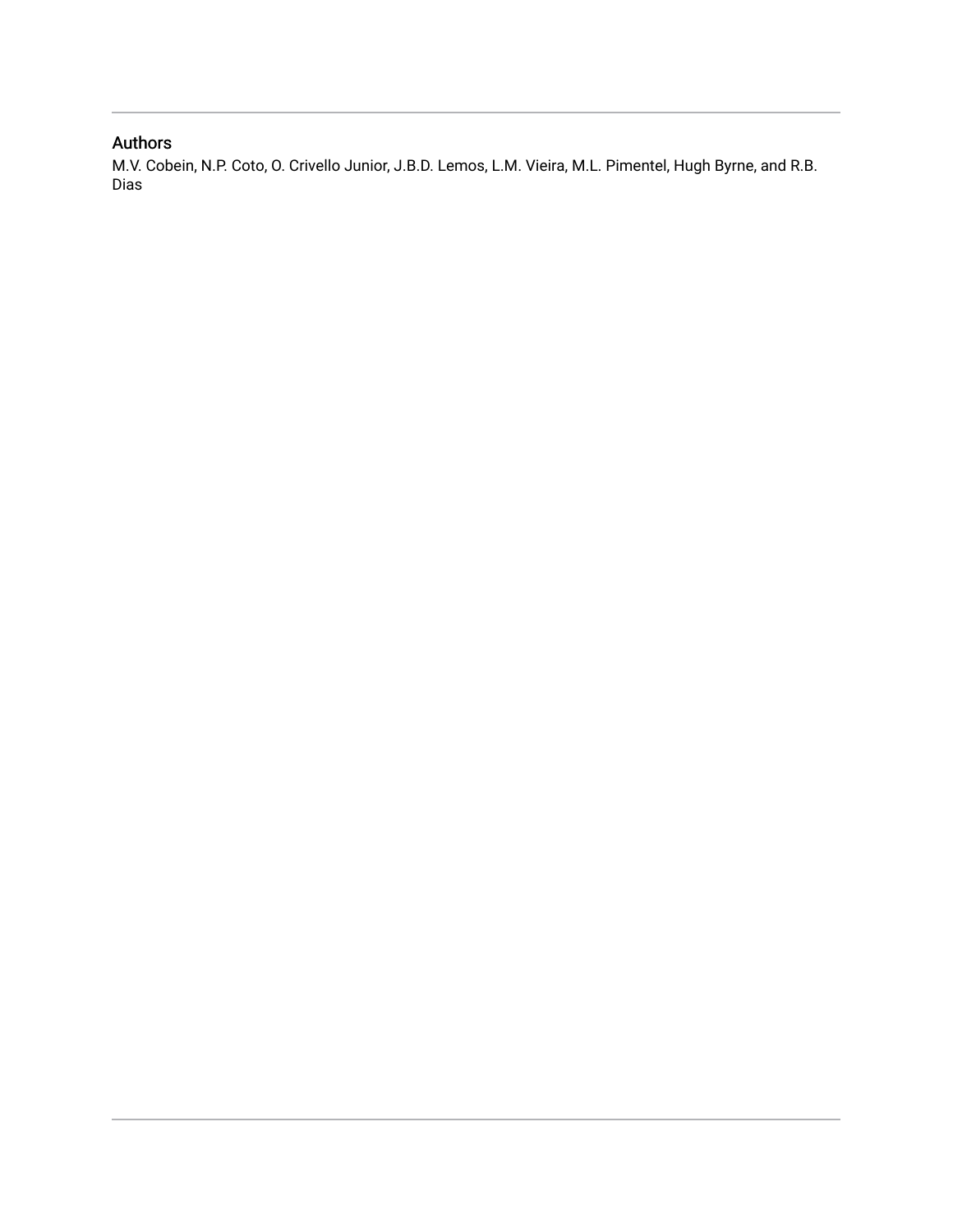

Available online at [www.sciencedirect.com](http://www.sciencedirect.com/science/journal/02664356)

**ScienceDirect**



British Journal of Oral and [Maxillofacial](dx.doi.org/10.1016/j.bjoms.2017.04.012) Surgery 55 (2017) 763–769

### **Review**

# **Retention systems for extraoral maxillofacial prosthetic implants: a critical review**

M.V. Cobein<sup>a,b</sup>, N.P. Coto<sup>b</sup>, O. Crivello Junior<sup>c</sup>, J.B.D. Lemos<sup>c</sup>, L.M. Vieira<sup>b</sup>, M.L. Pimentel  $b, *,$  H.J. Byrne<sup>d</sup>, R.B. Dias  $b$ 

<sup>a</sup> *Oral and Maxillofacial Surgeon, Hospital Regional Sul, São Paulo, Brazil*

<sup>b</sup> Department of Maxillofacial Surgery, Prosthetics and Traumatology - Area of Maxillofacial Prosthetics, School of Dentistry of University of São Paulo, *São Paulo, Brazil*

<sup>c</sup> Department of Maxillofacial Surgery, Prosthetics and Traumatology - Area of Maxillofacial Traumatology, School of Dentistry of University of São *Paulo, São Paulo, Brazil*

<sup>d</sup> *FOCAS Research Institute of Dublin Institute of Technology, Dublin, Ireland*

Accepted 23 April 2017 Available online 25 May 2017

#### **Abstract**

We describe the techniques available for retention of implant-supported prostheses: bar-clips, O-rings, and magnets. We present reported preferences and, although this is limited by the heterogeneity of methods used and patients studied, we hope we have identified the best retention systems for maxillofacial prosthetic implants. If practitioners know the advantages and disadvantages of each system, they can choose the most natural and comfortable prosthesis. We searched the PubMed and Scopus databases, and restricted our search to papers published 2001–13. MeSH terms used were *Maxillofacial prosthesis* and *Craniofacial prosthesis* OR *Craniofacial prostheses*. We found a total of 2630 papers, and after duplicates had been removed we analysed the rest and found 25 papers for review. Of these, 12 were excluded because they were case reports or non-systematic reviews. Of the remaining 13, 10 described group analyses and seemed appropriate to find practitioner's choices, as cited in the abstract ( $n = 1611$  prostheses). Three papers did not mention the type of prosthetic connection used, so were excluded. The most popular choices for different conditions were analysed, though the sites and retention systems were not specified in all 10 papers. The bar-clip system was the most used in auricular (6/10 papers) and nasal prostheses (4/10). For the orbital region, 6/10 favoured magnets. Non-osseointegrated mechanical or adhesive retention techniques are the least expensive and have no contraindications. When osseointegrated implants are possible, each facial region has a favoured system. The choice of system is influenced by two factors: standard practice and the abilities of the maxillofacial surgeon and maxillofacial prosthetist.

© 2017 The British Association of Oral and Maxillofacial Surgeons. Published by Elsevier Ltd. All rights reserved.

*Keywords:* Facial prosthesis; Extraoral implants; Craniofacial implants

### **Introduction**

The use of maxillofacial prostheses is important for the social reintegration of patients with deformities, either congenital or acquired.<sup>1</sup> Tumours are one of the main causes of maxillofacial deformities, and most diagnoses are made at an advanced stage of the illness when the treatment generally involves mutilation, and life expectancy has little improvement. $2$  The

[http://dx.doi.org/10.1016/j.bjoms.2017.04.012](dx.doi.org/10.1016/j.bjoms.2017.04.012)

0266-4356/© 2017 The British Association of Oral and Maxillofacial Surgeons. Published by Elsevier Ltd. All rights reserved.

<sup>∗</sup> Corresponding author at: Faculdade de Odontologia da USP, Av. Professor Lineu Prestes, 2227, Cidade Universitária, 05508-000 São Paulo, SP, Brazil. Tel.: +55 11 3091 7887.

*E-mail addresses:* [marcuscobein@yahoo.com.br](mailto:marcuscobein@yahoo.com.br) (M.V. Cobein), [npcoto@usp.br](mailto:npcoto@usp.br) (N.P. Coto), [crivello@usp.br](mailto:crivello@usp.br) (O. Crivello Junior), [jbdlemos@usp.br](mailto:jbdlemos@usp.br) (J.B.D. Lemos), [livia.vieira@usp.br](mailto:livia.vieira@usp.br) (L.M. Vieira), [mlpimentel@usp.br](mailto:mlpimentel@usp.br) (M.L. Pimentel), [hugh.byrne@dit.ie](mailto:hugh.byrne@dit.ie) (H.J. Byrne), [rbdias@usp.br](mailto:rbdias@usp.br) (R.B. Dias).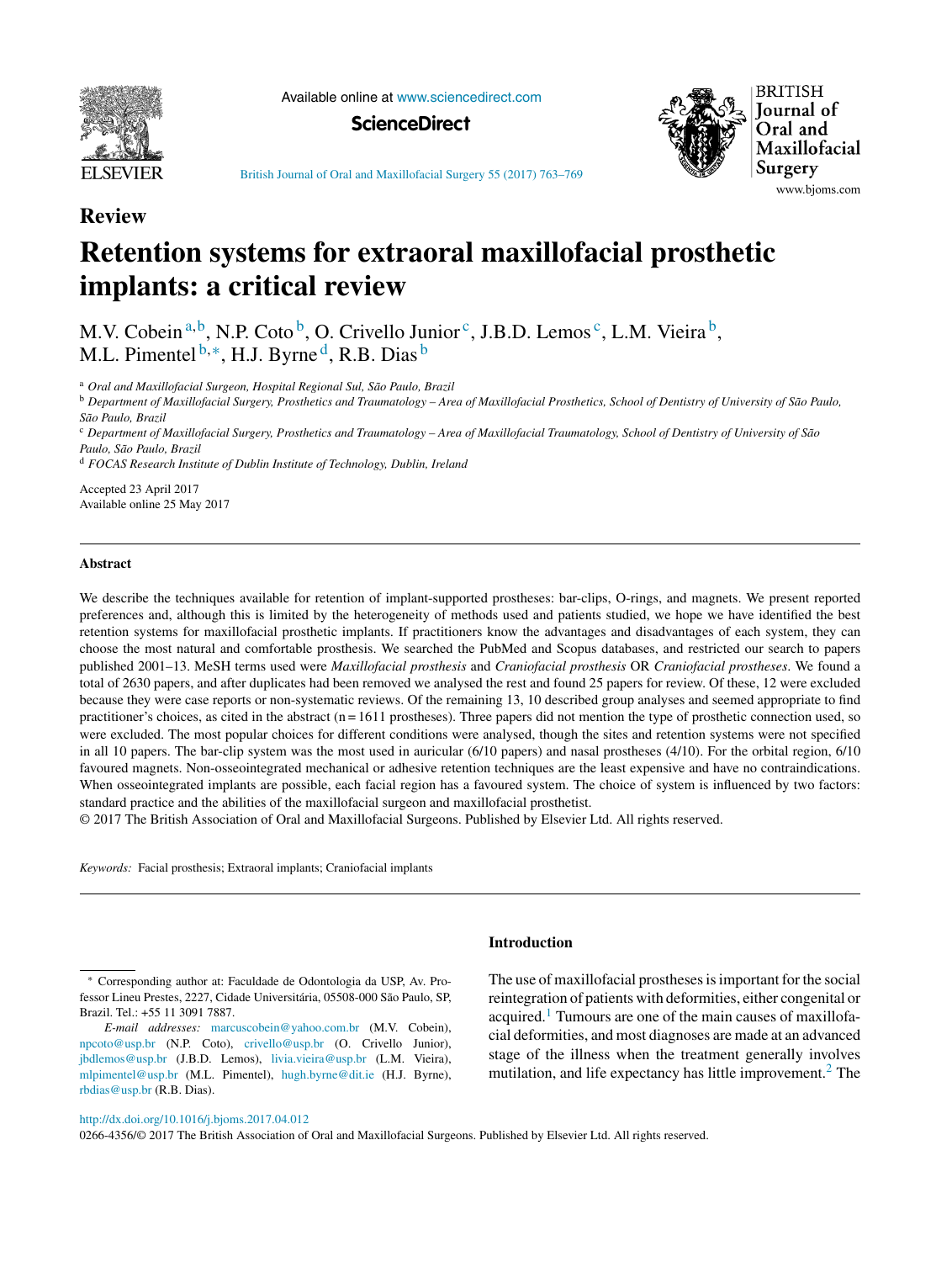method of reconstruction is governed by many factors, the most important of which are the position of the lesion, its size, aetiology, gravity, as well as the patient's age and social factors.

Prosthetic rehabilitation has considerable advantages, in that it offers the surgeon the opportunity to observe wound healing and evaluate recurrence of the illness. Being scar-free, it is aesthetically superior to plastic surgery in cartilaginous sites such as ears, as well as costing less, and being simple to install. These factors often make prostheses the best available method for rehabilitation of facial mutilation.<sup>[1](#page-8-0)</sup>

Facial prostheses require something to keep them in place, and the main methods involve adhesives, anatomical countersinks, glasses, or magnets. $3$  During the last two decades, osseointegrated implants have been used to improve the hold and retention of facial prostheses. However, certain factors can still preclude surgical reconstruction, such as radiotherapy, anatomical complexity, recurrence of lesions, and various other aspects of the area to be reconstructed together with the complexity of the procedure.<sup>[4](#page-8-0)</sup>

Implants have been used for retention in the intraoral or extraoral craniofacial regions, and these can offer excellent support and retention, as well as eliminating or reducing the need for adhesives. They allow appropriate orientation and setting of the prosthesis by the patient, but a satisfactory result can be achieved only by careful planning of the number, position, and orientation of the implants, in addition to the correct bonding between the prosthesis and the implant retention structure.

Oncological patients are often treated by resection followed by radiotherapy. Once irradiated, the bone in which the implant could have been placed can be severely compromised or lost. Its osteogenic potential and microvascularisation are reduced. To ameliorate that, hyperbaric oxygen has been suggested after the implant has been placed in the irradiated bone.<sup>[6](#page-8-0)</sup> The effectiveness of this has still not been confirmed, but shows promise.<sup>[7](#page-8-0)</sup>

In recent years, there have been many new developments and advances in extraoral implant retention systems, and in their fixation and anchoring. Modifications have been proposed for dedicated extraoral implant retention systems, which were described in some of the selected papers.  $8-10$  The main purpose is to reduce the stress on the supporting bone, and so prolong the useful life of the implants. They make an appreciable potential impact on the rehabilitation of patients who require maxillofacial prostheses. In a MEDLINE review from 1969-2002, Abu-Serriah et al<sup>[8](#page-8-0)</sup> presented the most extensive report of the evolution of extraoral implants to date. Their review was therefore considered a milestone from which to establish the time range of our critical review. It is complementary to that published by Barber et al,  $11$  although we have restricted ours to mandibular and maxillofacial oncological reconstruction.

There are four ways to retain a prosthesis: anatomically, mechanically, surgically, or by adhesion.<sup>[12](#page-8-0)</sup> In the present study the anatomical, mechanical, chemical, and surgical



Fig. 1. Cast model with external hexagon system of extraoral implants analogues

anchoring types that do not use implants for rehabilitation were described as "non-osseointegrated" systems, and the surgical anchoring types that use implants to retain maxillofacial prostheses as "osseointegrated" or "implant retention" systems. Fig. 1 shows external hexagon system extraoral implant analogues transferred into the cast model for the laboratory phase of an auricular prosthesis.

The purpose of this paper was to review the evolution of osseointegrated retention systems of maxillofacial prosthesis from 2001-2013. The inclusion criteria are limited to those based on bar-clip, O-ring, or magnet retention.

#### **Material and methods**

To collect the relevant references we made a bibliographic search of electronic databases. We focused on papers that reported the use or the evolution of systems of fixation and retention in maxillofacial prostheses. PRISMA guidelines were followed, but we did not search the Cochrane Database because this study is exploratory.

We used EndNote® software (Thomson-Reuters Corporation, New York, NJ, USA) to store and organise the references found during our searches.

We wanted to answer the following question: how have osseointegrated retention techniques for maxillofacial prostheses in patients with facial defects been adopted in clinical practice over the period 2001-13? The period was chosen to cover a time range different from that of existing previous, non-systematic, reviews accessed from 10/10/2012 to 04/17/2014.[8,9,13–15](#page-8-0)

We wanted to compare existing osseointegrated implant systems by analysing variables including survival rate of implants over time, mean age of patients, aetiology of the facial defect, and site of the retention system related to the type of prosthesis.We developed a protocol with inclusive cri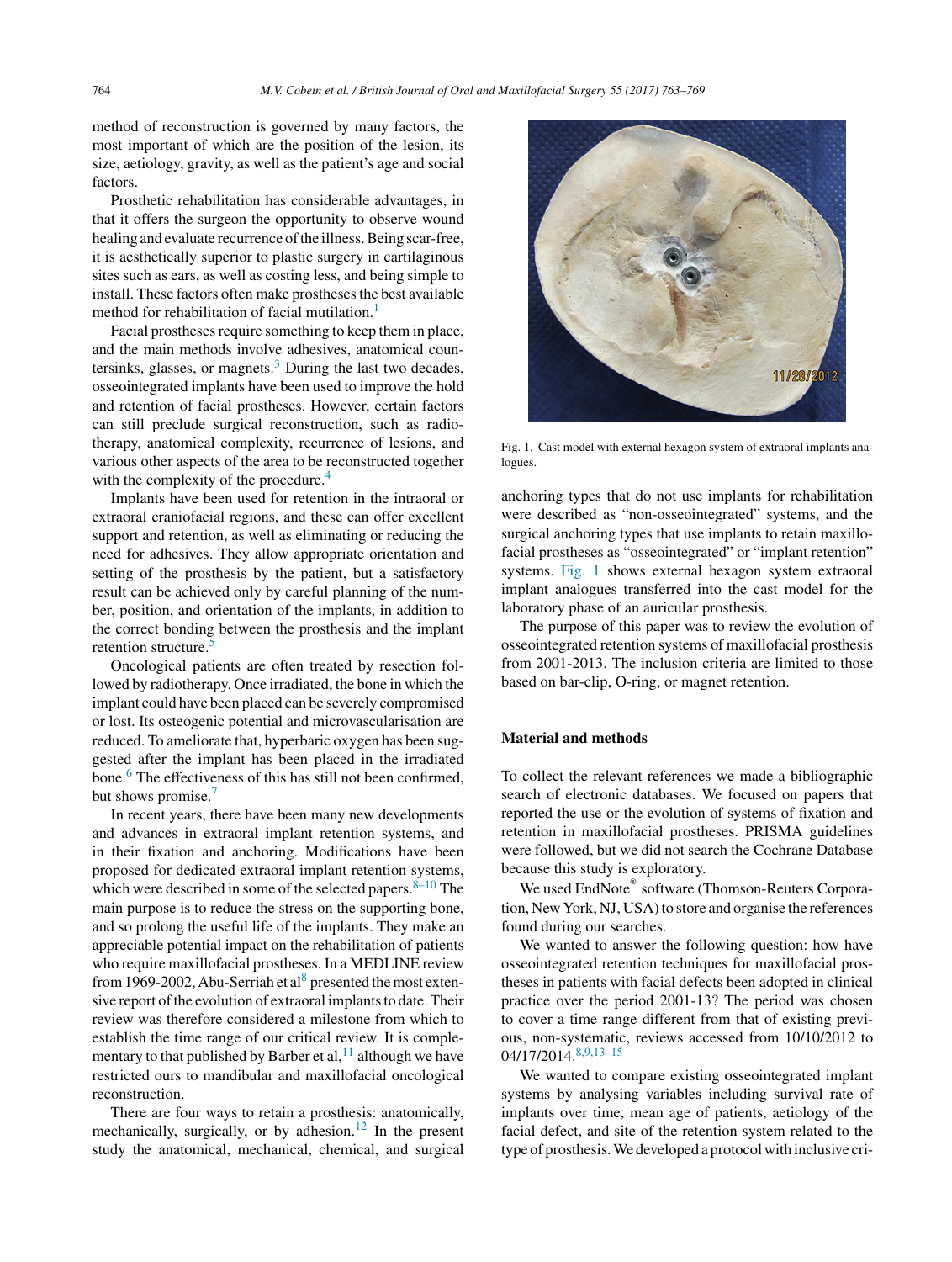teria based on the PICO (Patient, Intervention, Comparison, Objectives) classification, as follows:  $P =$  patients in need of rehabilitation with an extraoral facial prosthesis;  $I =$  system of retention of the extraoral prosthesis;  $C =$  osseointegrated systems compared with non-osseointegrated systems; and  $O =$  type of retention used to fix the extraoral prosthesis.

The following were excluded: reviews and case reports; papers not written in English, German, or Portuguese; papers that did not fulfill the inclusion criteria; and papers that were not published between 2001 and 2013. We searched for papers using both PubMed and SCOPUS, as they focus on the health sciences and have large databases of papers available to search.

To extract keywords for our search we started by randomly choosing a few papers that dealt with facial rehabilitation. Their main subjects were retention, fixing, and anchoring extraoral systems, and they also provided evidence of other possible studies to be included in the systematic review. A group of keywords that was relevant to our objectives was then extracted from the selected papers; and from them we extracted the most relevant descriptors. Free words were used to filter the results obtained in the descriptor search. Finally; we assembled a bank of descriptors of Medical Subject Headings (MeSH-PubMed); among the most relevant of which was the term was "Maxillofacial Prosthesis" and in the free terms "Craniofacial Prosthesis OR Craniofacial Prostheses".

The selection of terms for the database search was wide, to avoid missing out relevant papers. For the searches of Medline (PubMed), we used the "advanced search" feature: strategy 1- MeSH Terms + Maxillofacial Prosthesis; strategy 2 - all fields: Craniofacial prosthesis OR Craniofacial prostheses; and filter – from 2001 to 2013.

For Scopus, we used the same terminology asthe search in Medline, with the caveat that Scopus does not have controlled vocabulary. Our strategies were: strategy 1–ALL ("maxillofacial prosthesis"); strategy 2-ALL ("craniofacial prosthesis" OR "craniofacial prostheses"); and filter – 2001 to 2013.

The selection of papers to be included in the review was based on the following steps:

First, after searching the databases we evaluated the titles of all the papers. Secondly, the papers with titles that matched our review proposition were preselected, and then we read the abstracts. Thirdly, if the papers had abstracts that indicated relevance to our objective we read the whole paper to check whether they fulfilled our inclusion requirements, or were to be eliminated. If there was doubt after reading only the abstract, we read the entire text to avoid research bias. Finally, investigators who were not involved in the review analysed the paper and applied the inclusion and exclusion criteria.

For the aggregated results we analysed 2630 references according to titles and abstracts, and duplicates were rejected according to the PRISMA procedure ([Fig.](#page-5-0) 2). After this analysis we chose 25 papers, and two investigators not involved in the research reviewed and evaluated these papers according to the inclusion and exclusion criteria. Papers for which the investigators' responses differed from our own were reassessed to achieve a consensus that avoided bias.

#### **Results**

The results of the searches of the Medline and Scopus databases that were filtered according to PRISMA were exported to the reference manager EndNote®. The duplicated references in both databases were excluded ([Table](#page-5-0) 1).

Of the remaining 25 selected papers, 13 were included in this study ([Table](#page-6-0) 2), while the other 12 were excluded.

From the included papers we recorded mean age (years), aetiology, type of prosthesis, region of placement of implant, choice of retention system/maxillofacial region, number of implants, diameter and length of implants, use of radiotherapy, implants in irradiated area before and after radiotherapy, and number of lost implants. Even though the research subjects could have been treated over the years before the date of paper publication, this did not disqualify them from investigation ([Table](#page-6-0) 2).

The data collected show the different approaches of the workers, mainly regarding the choice of prosthetic system over implants. Another important feature is the heterogeneity of both aetiology and age range. Hatamleh et al did not give any information about the patients, but they presented valuable data about practitioners' choices for maxillofacial prosthetics[.22](#page-8-0)

#### *Practitioners' choices of extraoral maxillofacial prosthetic implant retention systems*

We prefer the term "practitioners' choices" because implants may have been placed by a maxillofacial surgeon, and the extraoral prosthesis could either be designed and made by the same practitioner or by – for example – a prosthodontist.

Each group of authors described a different preference about the method of retention. To overcome the difficulty of comparing the methods, the outcomes have been expressed as percentages. Osseointegrated implant retention systems (bar-clip, O-ring, or magnet) that were widely commercially available were considered in this review, while unique osseointegrated implant retention systems with different designs have been omitted.

The bar-clip was the choice for all auricular prostheses by Schoen et al,  $16$  Karakoca et al,  $19$  Visser et al,  $13$  Karayazgan-Saracoglu et al,  $15$  and Karakoca-Nemli et al.  $26$  Hatamleh et  $al^{22}$  $al^{22}$  $al^{22}$  describe the bar-clip as the choice for 71% of the auricular prostheses inserted in the UK. Curi et  $al^{28}$  $al^{28}$  $al^{28}$  used a bar-clip for 10% of their auricular prostheses.

For the nasal region, Visser et  $al<sup>21</sup>$  $al<sup>21</sup>$  $al<sup>21</sup>$  used a bar-clip in all their prosthesis, while Karakoca et  $al<sup>19</sup>$  $al<sup>19</sup>$  $al<sup>19</sup>$  chose the bar-clip for 78% of their patients. Curi et al,  $^{28}$  $^{28}$  $^{28}$  however, used the bar-clip for only 4% of their prostheses in the midface complex.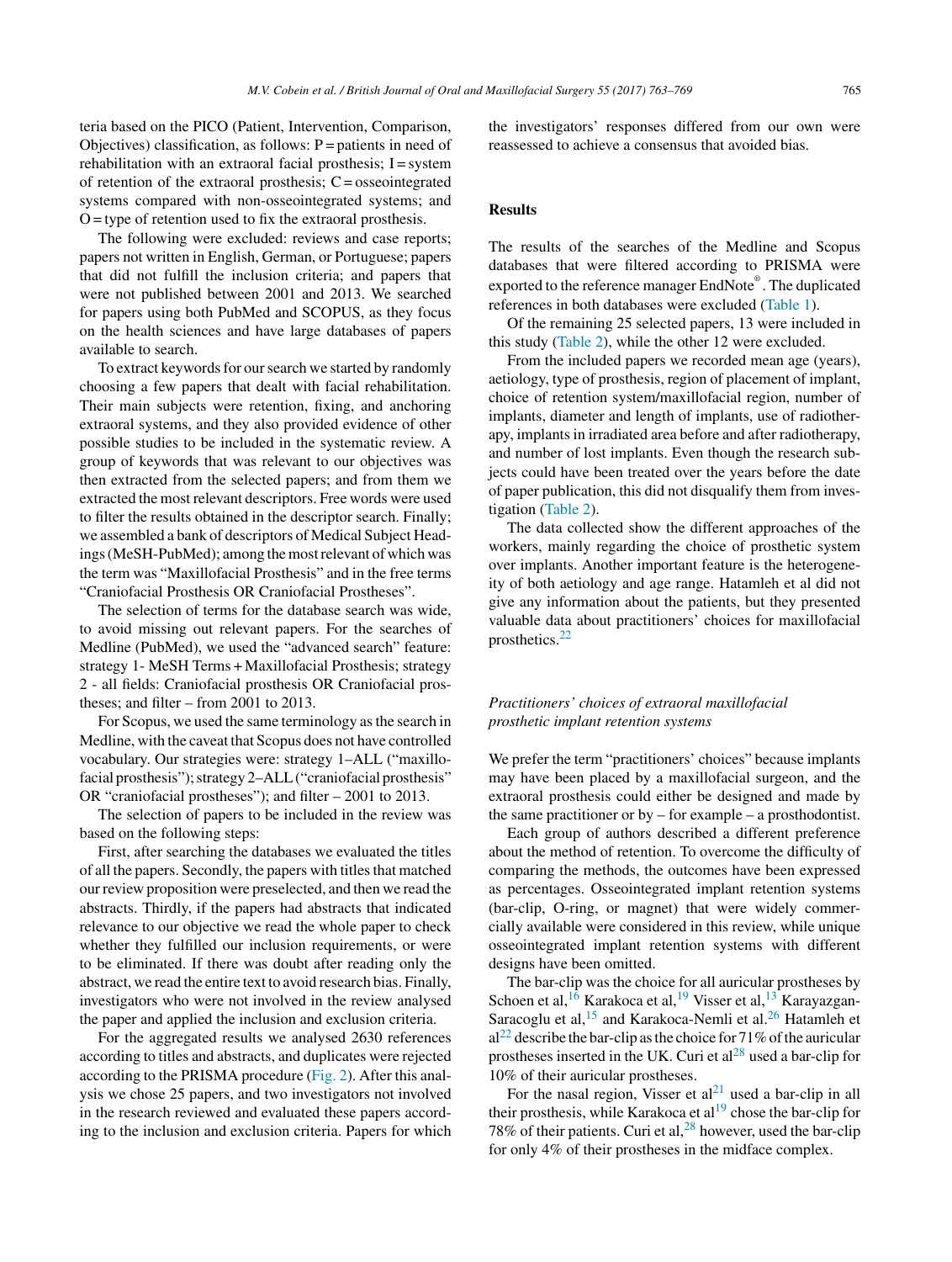<span id="page-5-0"></span>

Fig. 2. Flow chart showing the Preferred Reporting Items for Systematic Reviews and Meta-Analyses (PRISMA).

Table 1

Result of searches in database according to employed strategies.

| Database         | Search term                                        | No of papers found | No of papers selected |  |
|------------------|----------------------------------------------------|--------------------|-----------------------|--|
| Medline 1        | Maxillofacial prosthesis                           | 416                |                       |  |
| Medline 2        | Craniofacial prosthesis OR Craniofacial prostheses | 849                | 32                    |  |
| Medline $1+2$    | Total                                              | 1265               | -41                   |  |
| Scopus 1         | Maxillofacial prosthesis                           | 462                | 12                    |  |
| Scopus 2         | Craniofacial prosthesis OR Craniofacial prostheses | 903                | 35                    |  |
| Scopus $1+2$     | Total                                              | 1365               | 47                    |  |
| Medline + Scopus | Total                                              | 2630               | 25                    |  |

Karakoca et al<sup>11</sup> chose bar-clip retention for 20% of patients in the orbital region, while Hatamleh et  $al<sup>22</sup>$  $al<sup>22</sup>$  $al<sup>22</sup>$  used it for 4%.

Magnet retention was the choice for all sites by Miles et al,  $18$  whereas Schoen et al  $16$  used magnets for all orbital pros-theses and Scolozzi and Jaques<sup>[17](#page-8-0)</sup> used them for 10% of cases in the orbital region. Karayazgan-Saracoglu et  $al<sup>23</sup>$  $al<sup>23</sup>$  $al<sup>23</sup>$  reported retention by magnets for all nasal and midface prostheses, and Karakoca et  $al^{19}$  $al^{19}$  $al^{19}$  chose them for 22% of nasal prostheses. Hatamleh et al<sup>[22](#page-8-0)</sup> reported 8% practitioner's choice for mag-nets in the nasal region. Curi et al<sup>[28](#page-8-0)</sup> described 11% magnet retained prostheses in the midface complex.

For the orbital region, Karayazgan-Saracoglu et  $al^{23}$  $al^{23}$  $al^{23}$  chose magnet retention for all cases. Curi et al<sup>[28](#page-8-0)</sup> applied magnets for 86% of the orbital prosthesis. Karakoca et al<sup>[19](#page-8-0)</sup> chose magnet retention for 80% of patients. Hatamleh et al<sup>[22](#page-8-0)</sup> chose magnets for 32% in the orbital region.

Leonardi et  $al^{20}$  $al^{20}$  $al^{20}$  did not specify the site, but stated that 75% of their prostheses were retained by magnets and 25% by bar-clips.

As far as implant-supported methods were concerned, each one had to fit with both the practitioners' abilities and the quality of the bone. For instance, magnets are less stressful than bar-clips and may allow longer useful life for the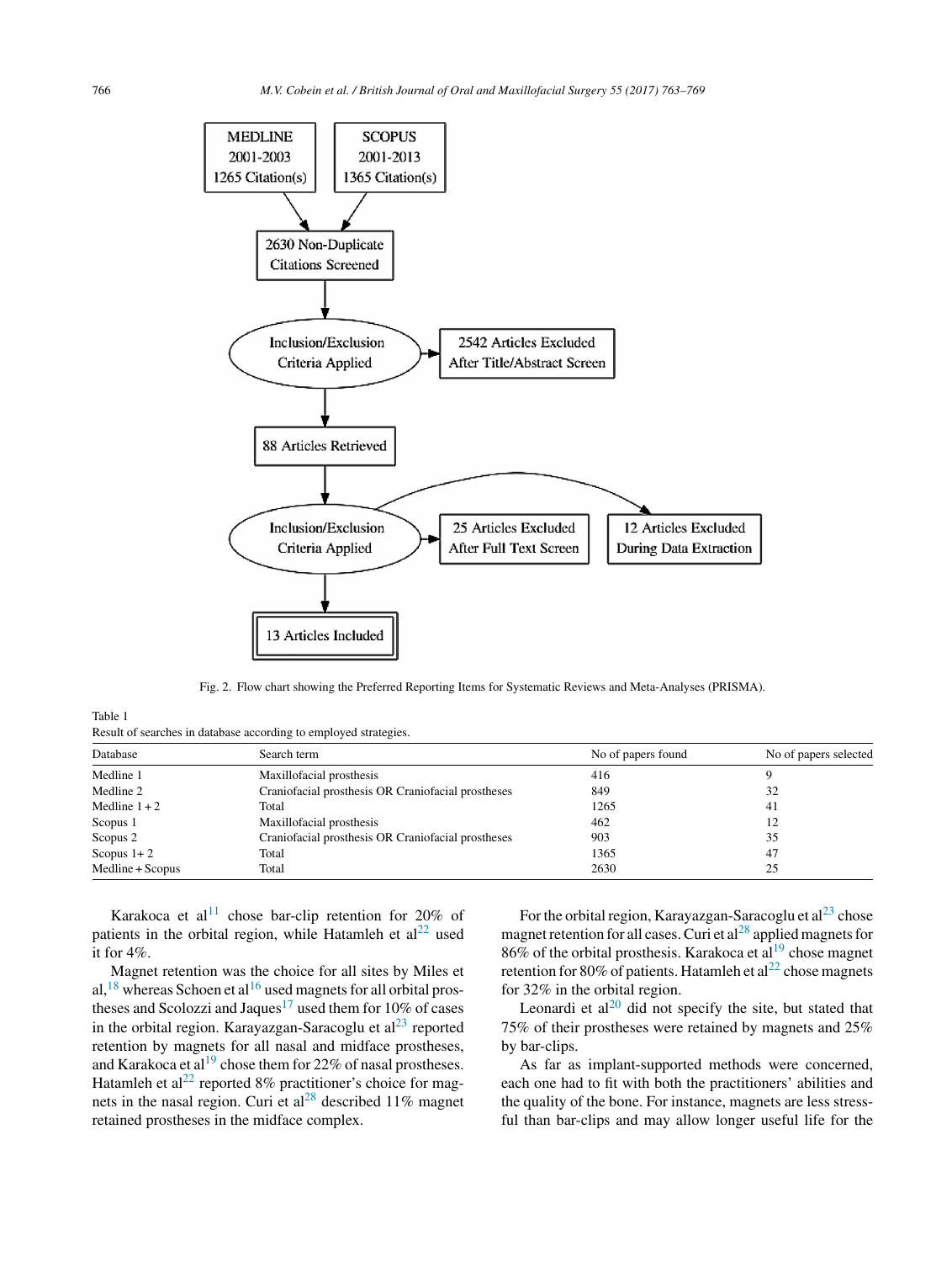#### <span id="page-6-0"></span>Table 2

| First author<br>and reference<br>number | Year | No of<br>patients                                               | Sex                      | No treated<br>with<br>radiation | Mean (range)<br>age (years) | Years         | Aetiology                                                                                                         | Total no of<br>prostheses |
|-----------------------------------------|------|-----------------------------------------------------------------|--------------------------|---------------------------------|-----------------------------|---------------|-------------------------------------------------------------------------------------------------------------------|---------------------------|
| Schoen <sup>16</sup>                    | 2001 | $26\,$                                                          | 20 M<br>6F               | 12                              | $(23 - 86)$                 | 1988-1998     | Neoplastic                                                                                                        | $26\,$                    |
| Scolozzi <sup>17</sup>                  | 2003 | 26                                                              | 13 M<br>$13 F$           | 18                              | 67<br>$(32 - 87)$           | 1995-2001     | Neoplastic                                                                                                        | 26                        |
| Miles <sup>18</sup>                     | 2006 | $32\,$                                                          | 24 M<br>$8\,\mathrm{F}$  | 1                               | $29(2-66)$                  | 1994-2004     | Congenital $n = 9$<br>Neoplastic $n = 6$<br>Trauma $n = 8$<br>Burns $n = 7$<br>Fungus $n = 1$<br>Syndrome $n = 2$ | 34                        |
| Karakoca <sup>19</sup>                  | 2008 | 33                                                              | 23 M<br>10F              | 9                               | $45(10-75)$                 | 2003-2007     | Congenital $n = 5$<br>Neoplastic $n = 19$<br>Trauma $n = 6$<br>Burns $n = 3$                                      | 33                        |
| Leonardi $^{20}$                        | 2008 | 33                                                              | $\overline{\phantom{0}}$ | $\overline{4}$                  |                             | $2002 - 2008$ | Congenital $n = 12$<br>Neoplastic $n = 8$<br>Trauma $n = 8$<br>Infection $n = 7$                                  | 35                        |
| Visser <sup>21</sup>                    | 2008 | 95                                                              | 65 M<br>30F              | 33                              | $(8 - 86)$                  | 1988-2003     | Congenital $n = 24$<br>Neoplastic $n = 59$<br>Trauma $n = 12$                                                     | 95                        |
| Hatamleh <sup>22</sup>                  | 2010 | 220 maxillofacial<br>prosthetists and<br>technologists<br>(MPT) |                          |                                 |                             | 1 year        |                                                                                                                   | 1193                      |
| Karayazgan-Saracoglu <sup>23</sup>      | 2010 | 52                                                              | 35 M<br>17F              | 21                              | $47(7-78)$                  | 7 anos        | Congenital $n = 4$<br>Neoplastic $n = 41$<br>Trauma $n = 7$                                                       | 52                        |
| Benscoter <sup>24</sup>                 | 2011 | $\,$ 8 $\,$                                                     | 6M<br>2F                 | $\overline{4}$                  | $46(15-77)$                 | 2003-2010     | Congenital $n = 1$<br>Neoplastic $n = 5$<br>Trauma $n = 1$                                                        | 8                         |
| Pekkan <sup>25</sup>                    | 2011 | $10\,$                                                          | 5 M<br>5F                | 3                               | $37(13-62)$                 | 2001-2006     | Congenital $n = 4$<br>Neoplastic $n = 5$<br>Trauma $n = 1$                                                        | 10                        |
| Karakoca-Nemli <sup>26</sup>            | 2012 | $20\,$                                                          | 14 M<br>6F               | $\tau$                          | $34(10-72)$                 | 2007-2009     | Congenital $n = 6$<br>Neoplastic $n = 10$<br>Trauma $n = 4$                                                       | 20                        |
| Oliveira $27$                           | 2013 | 59                                                              | 41 M<br>$18\,\mathrm{F}$ | 14                              |                             | 1995-2010     | 59 neoplastic                                                                                                     | 59                        |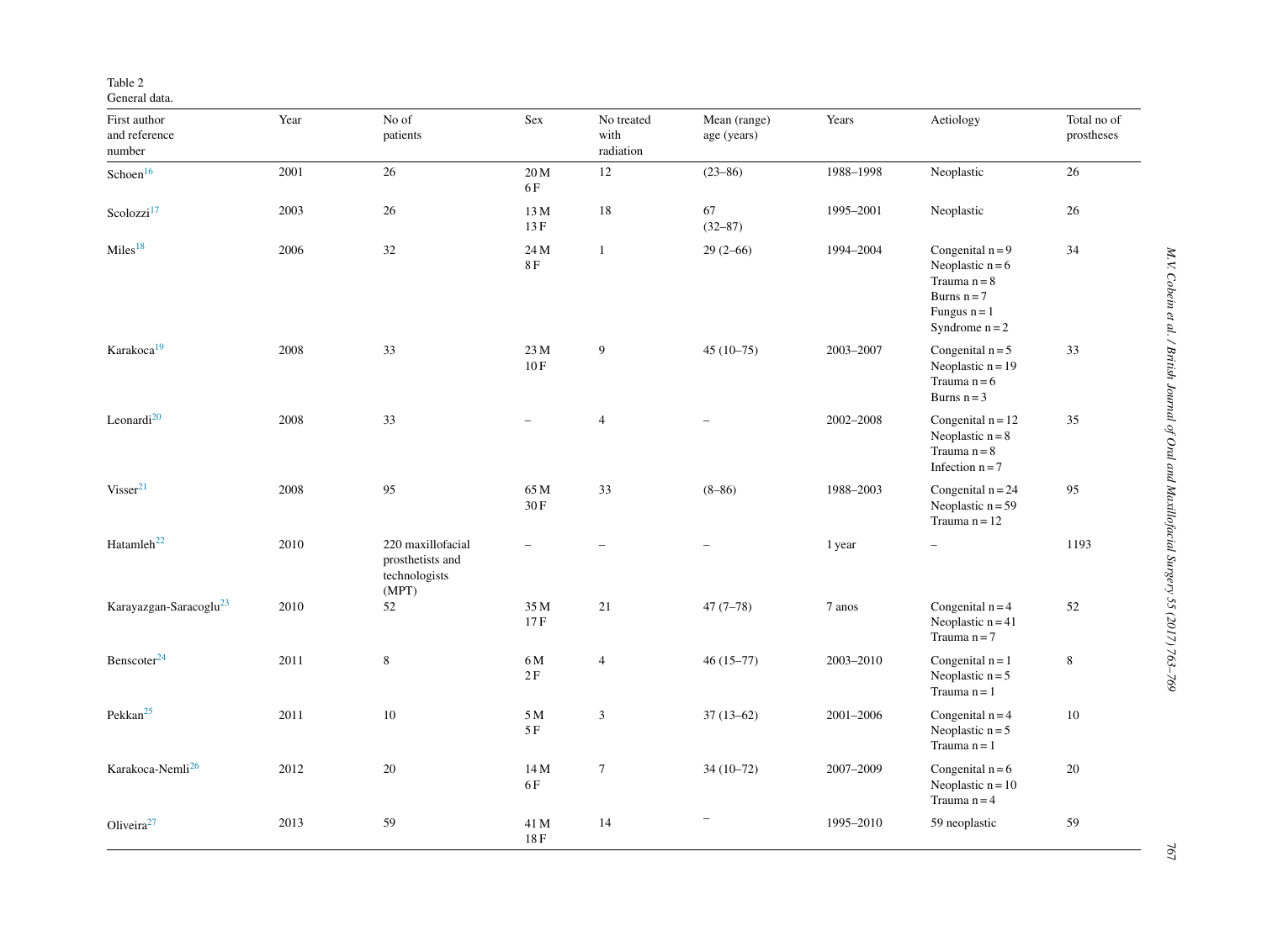implant, but it depends on the quality of the bone before installation of the implant.

The ages of patients rehabilitated, and the aetiology of their facial defects, are shown in [Table](#page-6-0) 2.

#### **Discussion**

#### *Success rates of implants in non-irradiated compared with irradiated areas*

Table 3 (supplementary data, online only) shows that nonirradiated areas tended to have the best success rates with no loss of implants, as described by Schoen et al,<sup>[16](#page-8-0)</sup> Karacoca-Nemli et al,  $26$  and Benscoter et al.  $24$ 

#### *Advantages and disadvantages of osseointegrated compared with non-osseointegrated systems*

While the primary scope of this review is extraoral maxillofacial osseointegrated retention systems, other non-osseointegrated and mixed region retention methods (chemical or mechanical) were cited in some papers. Three of the reviewed papers considered intraoral-extraoral com-bination implants. Scollozzi and Jacques<sup>[17](#page-8-0)</sup> included the orbitonasomaxillary regions (intraoral-extraoral combination) in their results. In this case, retention was entirely by the bar-clip system. Curi et  $al^{28}$  $al^{28}$  $al^{28}$  considered both magnets and bar-clip systems for complex midfacial regions. Karayazgan-Sarocoglu et al, $^{23}$  $^{23}$  $^{23}$  however, used only magnets for the midface. The advantages and disadvantages of mechanical or adhesive retention over any of the osseointegrated retention systems (O-ring, bar-clip, or magnets) are given below.

#### *Advantages*

There is less discolouration and degradation of prostheses because adhesives and solvents were not used; improvement in the quality of life; more effective fixation giving more security; proper prosthetic positioning; implants may be inserted during or after ablative surgery; longer prosthetic durability; predictable retention; better aesthetics and disguise because the rims of the silicone prostheses are thinner; osseointegration is more likely to be successful; retention is safer, which permits a more active life; sport is possible without concern about sweating and dissolving adhesives; it is more hygienic; and follow-up is easier, as is premature detection of possible recurrence.

#### *Disadvantages*

They cost more; they require special laboratory procedures; they take longer to insert; control appointments with practitioners are needed; difficulty with cleaning leads to a risk of infection; they need input from multiple disciplinary specialists; and they need a separate intervention.

#### **Conclusion**

Given the complexity of the process and wide range of types of intervention, there is a wide range of information available about retention systems for maxillofacial prostheses as a result of the heterogeneous research in this area. However, some consensus of practitioner's preferences can be gleaned from their publications.

The papers reviewed do not present consistent evidence of change or development of practice, based on patients' responses. Indeed, they report a diversity of preferences favoured in individual centres. The retention systems for extraoral maxillofacial prosthetic implants have evolved more as a result of the biological responses from the tissues and the aesthetic factors than from the patients' preferences. The practitioners' abilities and availability of resources also play a big part.

Whenever it is possible to use osseointegrated implants they are the first choice, because they provide the best retention for extraoral maxillofacial prostheses. It is important to stress that there is commonly a preference depending on the area of the implant. For an auricular prosthesis, the barclip was the most common. In the oculopalpebral and nasal regions, either a bar-clip or magnets may be selected. The choice is principally governed by two factors: indication and the practitioner's ability.

There are several choices for the retention of extraoral maxillofacial prostheses, where non-osseointegrated mechanical or adhesive retention techniques are valuable. They are the least expensive and have no contraindications.

Future work in the retention of maxillofacial prostheses should seek a standard research design, with common variables for evaluation such as outcomes reported by patients (for instance, the World Health Organization Quality of Life Instruments – WHOQoL). $29$ 

We suggest that analysis should be standardised through protocols and multicentre studies to overcome the difficulties associated with sample size, thereby facilitating the establishment of scientific evidence of different controversial clinical issues to help the development of future systematic reviews of the area.

#### **Ethics statement/confirmation of patients' permission**

Not necessary.

#### **Conflict of interest**

We have no conflicts of interest.